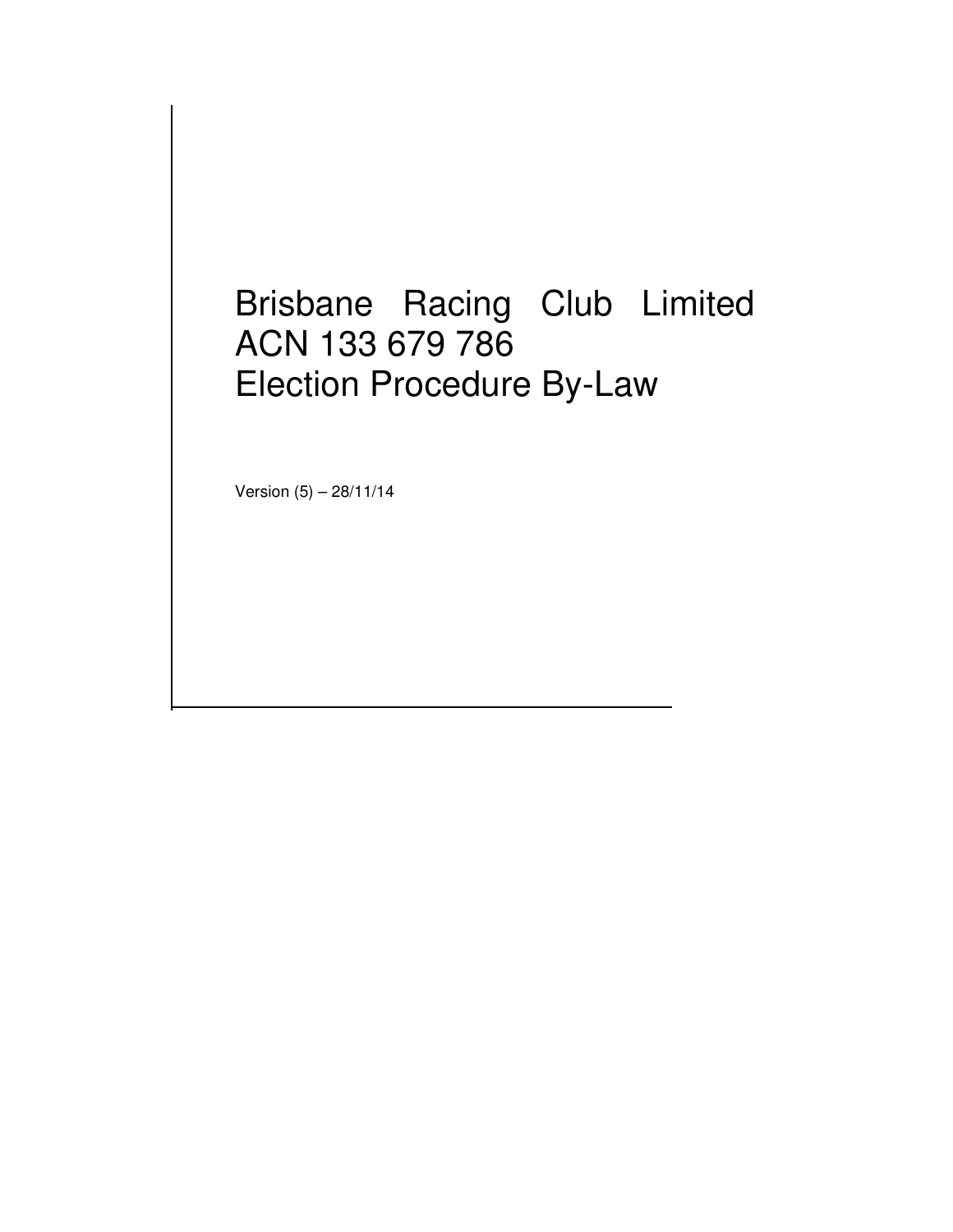## **ELECTION PROCEDURE BY-LAW**

In accordance with the Constitution of Brisbane Racing Club Limited this By-Law is adopted by the Board of Directors (the Board).

In this By-law the Brisbane Racing Club must be referred to as "BRC".

#### 1 **DEFINITIONS**

The following definitions apply in this By-law:

**Candidate's Scrutineer** is a person appointed by an Election Candidate to assist the Independent Scrutineer on oversight of the integrity of the voting process.

**Electioneering** means any communication (including any oral, written, electronic, broadcast, cable or satellite communication) which identifies the Election Candidate for office, is distributed and is targeted to Members at any time.

**Election Candidate** is the nominated candidate for election as a Director.

**Election Period** is the date at which election material is posted to Members until the date the voting process closes.

**Election Reference Number** is the unique number on the back of the pre-paid mailing envelope.

**Independent Scrutineer** is a person appointed by the Board to oversee the integrity of the voting process.

**Members' Register** is a specifically identified register containing the names, addresses, class of membership and date of joining and kept by the Secretary.

**Returning Officer** is the person responsible for the conduct of the election of the Board of Directors in its entirety.

**Voting Member** is a member within an eligible category of membership with voting rights as determined by the Board who has paid all sums due in respect of membership of the Company.

#### 2 **APPOINTMENT OF DATE FOR AGM**

The Board must appoint the date for the Annual General Meeting (AGM) at least forty two days prior to the AGM.

#### 3 **NOMINATION FOR ELECTION**

3.1 A Member wishing to be nominated as a candidate for election as a Director (Election Candidate) must request and obtain a Director Nomination Pack from the Returning Officer.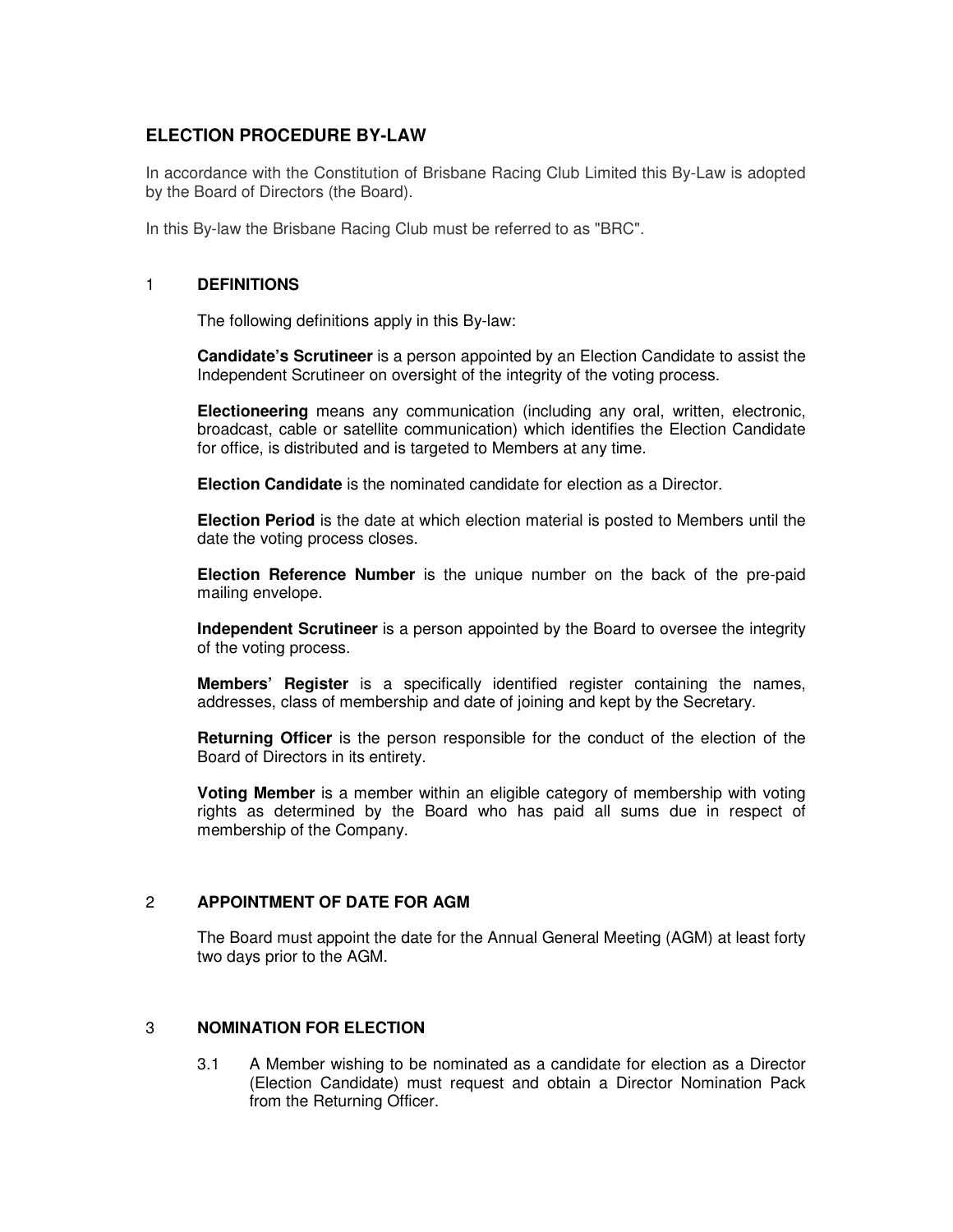- 3.2 The Director Nomination Pack as determined by the Board from time to time will contain the following:-
	- (a) Director Nomination Form to be signed by a proposer and a seconder who are current financial members of the Company;
	- (b) A Consent to Act as Director Form shall be signed by all candidates prior to the date of the election confirming their consent to become a Director if elected;
	- (c) Form requesting biographical details including but not limited to, age, occupation, qualifications, experience and interests and a statement of policy, aims and objectives of no more than 150 words;
	- (d) The BRC Election Procedure By-Law; and
	- (e) Declaration Form to be signed by Election Candidates confirming their agreement to abide by election protocols pursuant to 7.1.
- 3.3 The completed Director Nomination Pack must be returned to the Company either by mail or in person to the Returning Officer no later than thirty-five days before the meeting of the Company at which the election is to be held.
- 3.4 The material provided by the election candidate for the biographical details under 3.2 (c) must not:
	- (a) reflect adversely on the standing of the Company;
	- (b) contain any matter or thing that is likely to mislead or deceive members in relation to the casting of their vote; or
	- (c) make any personal criticism of another election candidate or Director;
- 3.5 The Returning Officer may review the material provided by the nominee for the personal profile required under 3.2 (c) and may:
	- (a) approve an election candidate's material;
	- (b) reject an election candidate's material and or;
	- (c) request a variation to an election candidate's material;
- 3.6 A Member must not, without the written consent of the Returning Officer (which may be given at the sole discretion of the Returning Officer and may be given at any time):
	- (a) Contact in writing or electronically any other member regarding the election of directors where the receiving member has not consented to receiving such information; or
	- (b) Otherwise engage in any electioneering other than what is specifically permitted pursuant to Section 7.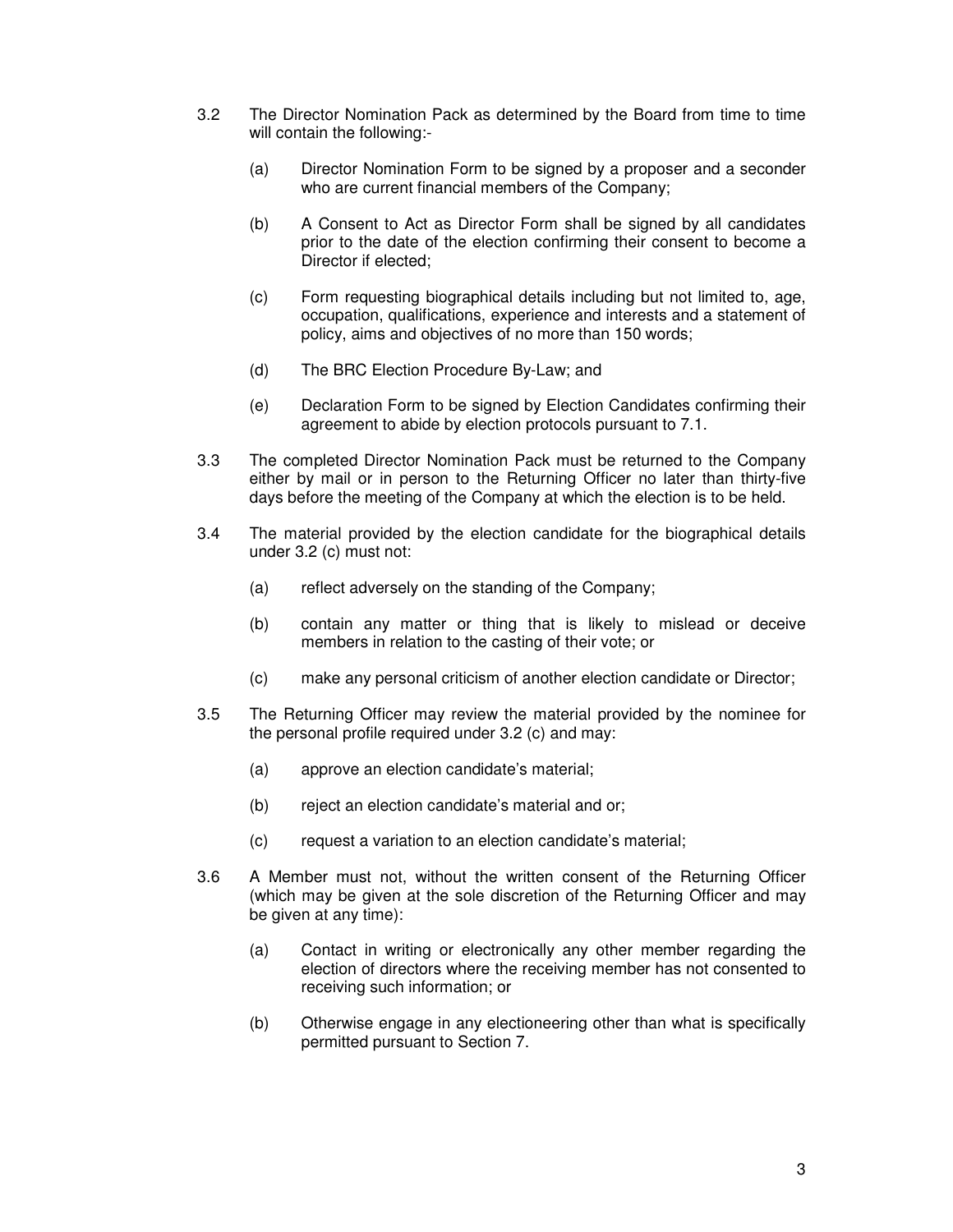## 4 **RETURNING OFFICER**

- 4.1 The Board must appoint a Returning Officer prior to the calling of nominations, an Independent Scrutineer and such number of assistants as the Board determines necessary, before the date of the meeting of the Company at which the election is to be held.
- 4.2 The Returning Officer must:
	- (a) Determine the validity or otherwise of a nomination;
	- (b) The eligibility of a candidate;
	- (c) The validity of a voting paper;
	- (d) The eligibility of a Member to vote;
- 4.3 The determination of the Returning Officer of the matters referred to in Section 3.5 and 3.6 is final and binding on all parties.

#### 5 **VOTING**

- 5.1 The Returning Officer must provide to each Voting Member, at his or her registered address:
	- (a) a ballot paper;
	- (b) a ballot paper envelope; and
	- (c) a pre-paid mailing envelope, with provision for the Voting Member's name, address, signature and Election Reference Number to be entered on the back of the envelope.
- 5.2 The ballot paper must contain:
	- (a) the names of the candidates in alphabetical order by surname but without titles, honorifics or awards;
	- (b) a statement as to the number of Director vacancies to be filled and how votes are to be cast and counted;
- 5.3 A Member who wishes to vote must:
	- (a) strike out from the ballot paper the name or names of such candidate or candidates as they do not desire to vote for, retaining a number equal to the number of vacancies;
	- (b) place the completed ballot paper in the ballot paper envelope and seal the ballot paper envelope;
	- (c) complete the pre-paid mailing envelope details, and place the sealed ballot paper envelope in the pre-paid mailing envelope; and
	- (d) return the pre-paid mailing envelope to the Returning Officer;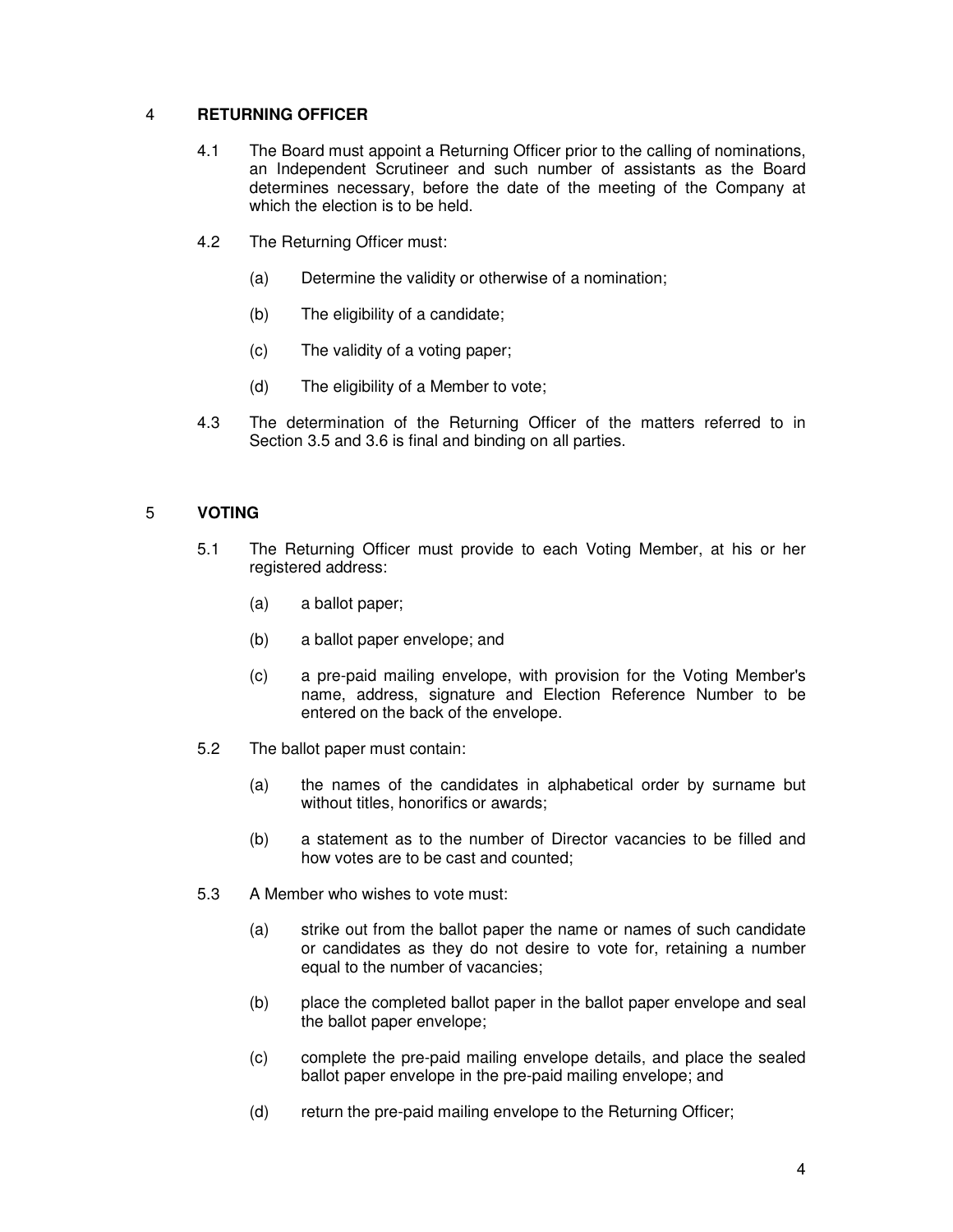- 5.4 Ballot papers must be received by the Returning Officer no later than 5.00pm on the last Business Day before the meeting at which the election is to be held.
- 5.5 Prior to the opening of any ballot paper envelope, the Returning Officer (or a person working under direct supervision of the Returning Officer) must examine the name or other particulars on the pre-paid mailing envelope to establish that the person who completed the ballot paper was a Voting Member entitled to vote in the ballot and the Voting Member has not already voted in that ballot.
- 5.6 If the Returning Officer is not satisfied with the particulars on the pre-paid mailing envelope or if the pre-paid mailing envelope is received after the close of the ballot, or if the Voting Member has already voted in the ballot, the Returning Officer must reject the envelope and that vote will be invalid.

## **6 COUNTING OF VOTES**

- 6.1 If prior to the counting of votes the number of candidates is reduced by a withdrawal or otherwise, resulting in the number of candidates being equal to or less than the number required to fill the vacancies on the Board, the ballot papers will not be counted and the remaining candidates will be declared 'elected without ballot'.
- 6.2 Each candidate has the right to appoint a scrutineer to be present at the counting of the votes provided that the scrutineer first gives an undertaking in writing that he or she will not disclose the results of the counting of the votes to any person prior to the declaration of the result of the vote at the meeting at which the election is held. Each candidate must notify the Returning Officer in writing prior to the closure of the ballot the name and address of his or her scrutineer (if any) and provide the Returning Officer with the scrutineers undertaking in accordance with this clause.
- 6.3 No Director of the BRC can be appointed as a scrutineer.
- 6.4 The counting of votes is the responsibility of the Returning Officer and must be undertaken by him or her and any staff assisting the Returning Officer while at all times being under the direct supervision of the Returning Officer.
- 6.5 The counting of votes may commence after 5.00pm on the Business Day preceding the meeting at which the election is to be held or at a time on the day of the meeting at which the election is to be held, as determined by the Board.
- 6.6 The Returning Officer must ensure that the confidentiality of the vote cast by a Member is maintained during the procedure of removing the ballot from the ballot paper envelope and the recording of the vote.
- 6.7 The Returning Officer and any staff assisting must examine and count in the presence of the scrutineers in attendance (if any) the number of votes recorded for each candidate.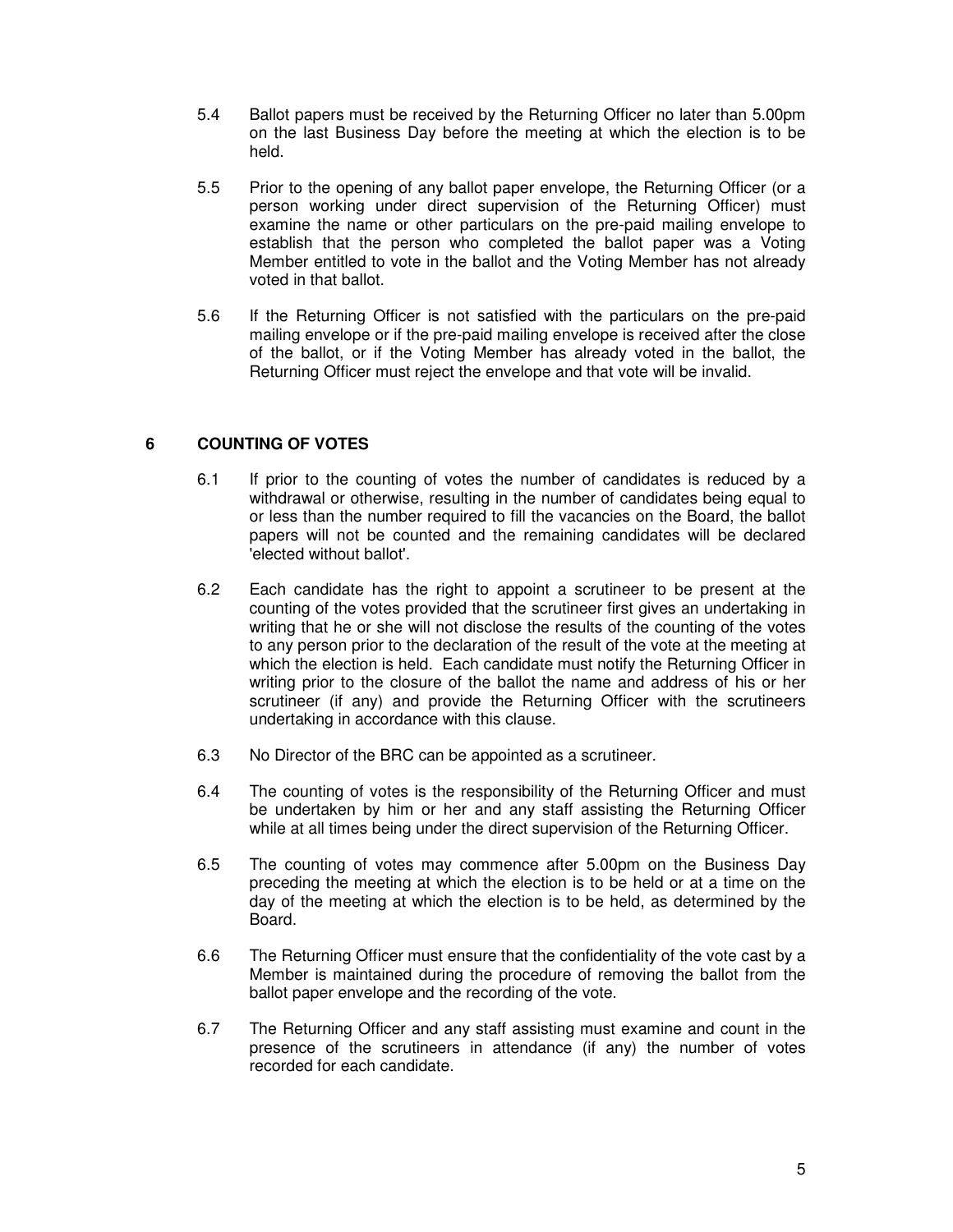- 6.8 A ballot paper must be rejected, if it is:
	- (a) manifestly irregular;
	- (b) purports to vote for a greater or lesser number of candidates than are required to fill the relevant vacancies, provided that a ballot paper that includes a vote for a candidate who died, withdraws his or her candidacy or becomes an ineligible candidate during the election period, will not, for that reason, be regarded as involving a vote for a lesser number of candidates than required; or
	- (c) which is so imperfectly marked that the intention of the Member cannot be ascertained with certainty
- 6.9 At the close of the counting of votes the Returning Officer must certify to the Chief Executive in writing:-
	- (a) the number of votes recorded by each election candidate;
	- (b) the number of informal votes;
	- (c) the total number of votes cast;

Thereby the declaration of successful candidates to fill the number of vacancies on the Board is made. The candidates named in such certificate will be declared to be duly elected at the meeting of the Company at which the election is held.

6.10 If two or more candidates receive the same number of votes, the Returning Officer must determine the matter by lot.

### 7 **ELECTION PROTOCOLS**

- 7.1 The Election Procedure By-law governs the protocols an Election Candidate must follow.
- 7.2 Failure to abide by the Election Protocols may result in an Election Candidate being withdrawn from the election process by the Returning Officer. The responsibility of enforcing the Election Protocols is that of the Returning Officer and they may do so at their absolute discretion.
- 7.3 Election Candidates are not permitted access to the BRC Member Database but are permitted access to the Company Members' Register for the purposes of 7.4.
- 7.4 An Election Candidate and or the candidate's proposer may each send one letter subject to the approval of the Returning Officer by post during the election period to Members as a more detailed statement on their biographical details and their statement of policy, aims and objectives. Such letters will be mailed out by the BRC on payment of the agreed price of the mail out.
- 7.5 Election Candidates are not permitted to use the BRC Logo or the logo of any other related entity or brand.